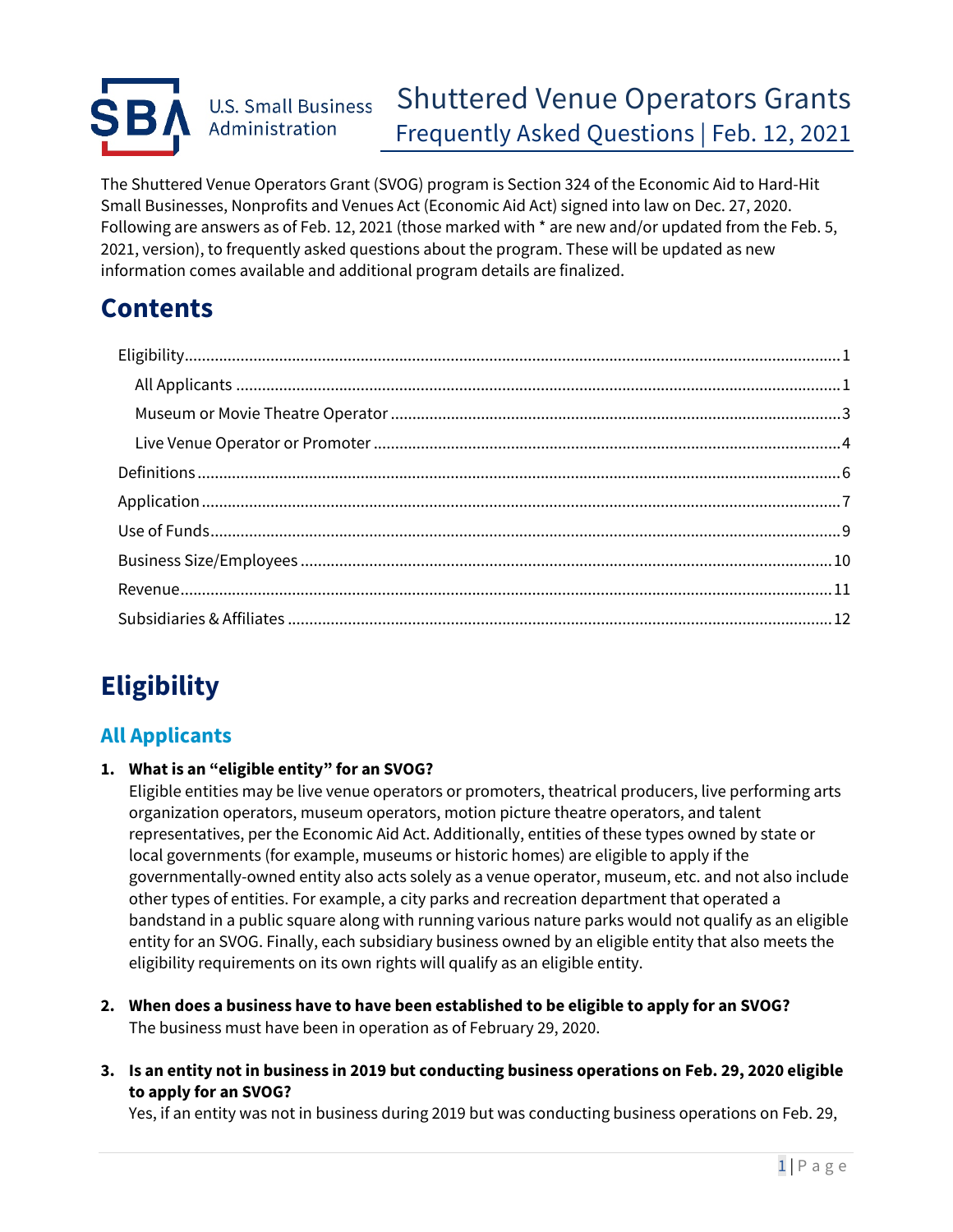2020, including incurring costs of necessary start-up, preparatory activities in the lead time before an anticipated opening date, it is eligible to apply if it can show the required earned revenue loss. In situations like this, the SBA will use an alternative method for demonstrating revenue loss based on the approach the Agency is using with the PPP. Firms not in operation in 2019 may qualify for an SVOG if their gross earned revenues for the second, third, or fourth quarter of 2020 demonstrate a reduction of not less than 25% from their gross earned revenue for the first quarter of 2020. For firms that had commenced start-up operations but were unable to open as anticipated due to the pandemic, they would only be eligible under this alternate method if they had earned revenue in the first quarter of 2020 from sources such as advance ticket sales, merchandising, etc. Firms which had been conducting business operations and incurring expenses in 2020 in a pre-opening capacity but which had no earned revenue for the first quarter of 2020 would not be eligible to apply.

**4. Is an entity that applied for and received a Paycheck Protection Program loan in July 2020 eligible to apply for an SVOG?** 

Yes, if an entity applied and was approved for a PPP loan prior to Dec. 27, 2020, it is eligible to apply for an SVOG.

**5. Is an entity that applied for a First Draw or Second Draw PPP loan on or after Dec. 27, 2020, eligible to apply for an SVOG?** 

No. Both examples would not be eligible to apply for an SVOG unless and until the PPP loan application (whether First Draw or Second Draw) is declined.

**6. Can an entity apply for a PPP loan now and decide later on the loan if it did not receive an SVOG? At what stage is a PPP loan considered "received"?** 

No. Per the Economic Aid Act, as well as how the PPP loan system operates, entities cannot apply for a PPP loan and SVOG at the same time. Entities must make an informed business decision as to which program will most benefit them and apply accordingly. If an applicant is rejected by one program, it will then be eligible to apply for the other.

### **7. Is a mobile entity with no fixed performance space eligible to apply?**

No. Among other requirements, the Economic Aid Act requires a venue to have defined performance and audience spaces. If a particular venue, such as a circus, fair or entertainment business that provides talent at weddings/parties, cannot meet this requirement, it is not eligible to apply for an SVOG.

### **8. What disqualifies an entity from SVOG eligibility?**

The following types of circumstances would preclude an otherwise eligible firm from an SVOG:

- It does not have a place of business located in the United States, does not operate primarily within the U.S., and does not make a significant contribution to the U.S. economy through payment of taxes or use of American products, materials or labor.
- It was not in operation as of Feb. 29, 2020.
- It applied and/or received for a PPP loan on or after Dec. 27, 2020.
- It is a publicly traded corporation, or is majority owned and controlled by a publicly traded corporation.
- It presents live performances or sells products or services of a prurient sexual nature.
- More than 10% of its 2019 gross revenue came from the federal government (not counting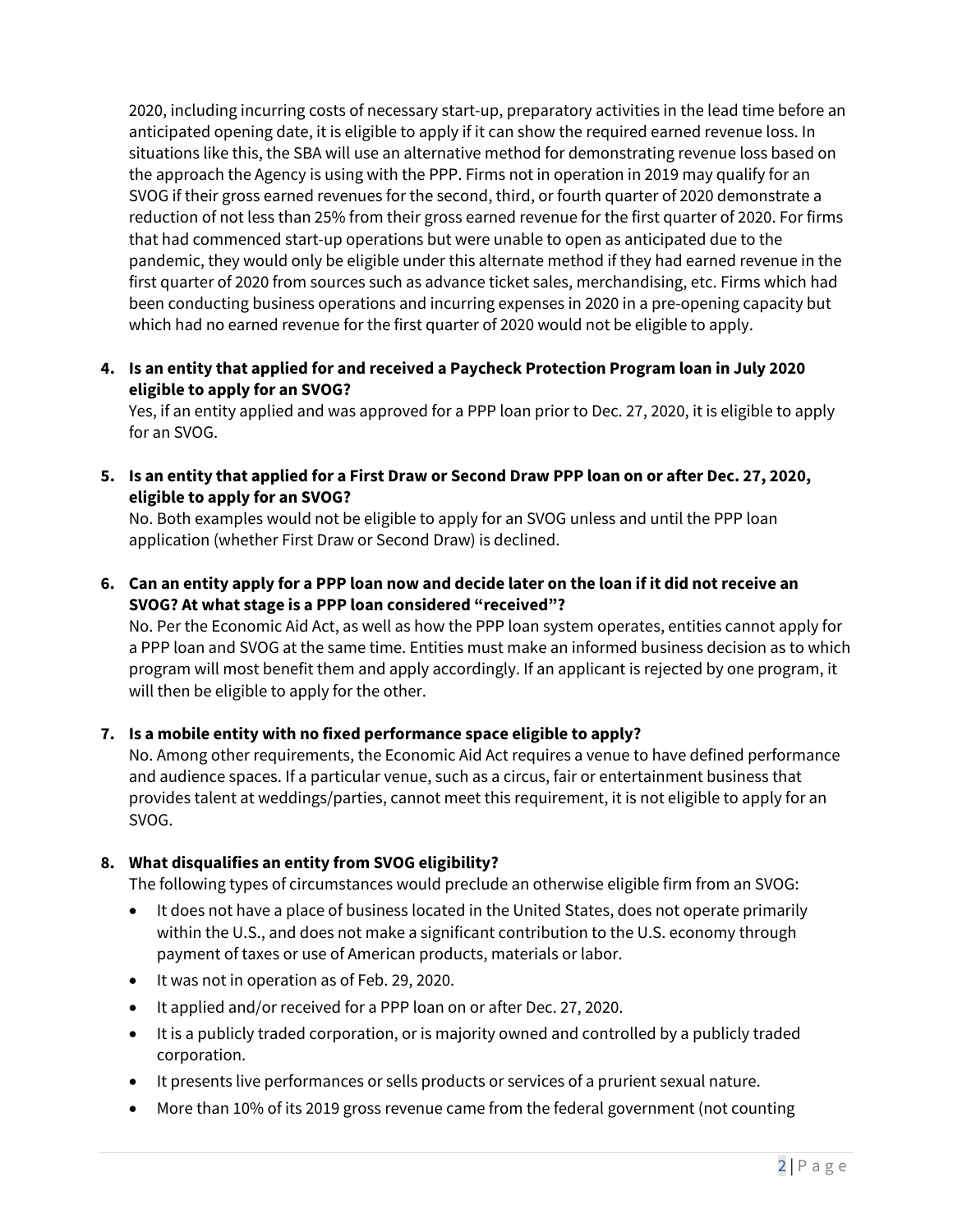disaster assistance)

- It owns or operates venues, theatres, museums or talent agencies in more than one country, owns or operates venues, theatres, museums or talent agencies in more than ten states, AND it had more than 500 employees as of Feb. 29, 2020.
- **9. \*If an entity is part of a university, how will the SBA apply the SVOG eligibility barrier that prohibits organizations which received more than 10% of their 2019 gross revenue from Federal funding?**

If a university-based eligible entity lacks separate legal existence from its parent university, or has separate legal existence but is majority owned and controlled by the university, it will have to look to the gross revenue of its parent university when determining whether it passes the barrier against having more than 10% of its 2019 gross revenue come from Federal sources (excluding disaster assistance). If a university owns less than a majority of an eligible entity with separate legal existence, the entity only needs to consider whether more than 10% of its own 2019 gross revenue came from Federal funding.

### <span id="page-2-0"></span>**Museum or Movie Theatre Operator**

apply for an SVOG.

- **1. Is a museum or movie theatre with a multipurpose room with movable seating eligible to apply?**  No. The Economic Aid Act specifically requires fixed seating for qualifying amphitheaters of museums and motion picture theatre operators and makes no allowance for temporary, removable, modular, convertible, or other non-fixed seating arrangements. As such, museums and motion picture theatre operators cannot satisfy this requirement with other forms of seating. NOTE: There is no fixed seating requirement for other types of eligible entities.
- **2. Is a museum or movie theatre with outdoor fixed seating eligible to apply?**

Yes. The Economic Aid Act does not require qualifying venues to be indoors. If the venue meets the applicable eligibility requirements, it should be eligible to apply for an SVOG.

- **3. Is a museum partially funded with state dollars eligible to apply?**  Yes. While there are specific eligibility rules for entities owned by state or local governments, the receipt of funding from a state government does not affect its eligibility.
- **4. Is a museum that received CARES Act funding eligible to apply?**  Yes. Per the Economic Aid Act, receipt of CARES Act funding does not disqualify an entity for SVOGs.
- **5. Is a drive-in movie theatre without fixed seating eligible to apply?**  No. Per the Economic Aid Act, a motion picture theatre operator must have at least one auditorium with a motion picture screen and fixed audience seating, so a drive-in movie theatre is not eligible to
- **6. \*Will the SBA consider programming in museums' seasonally-operated outdoor amphitheaters provided regularly during when outdoor amphitheaters are open to be regular programming?** Yes. If a seasonally-operated outdoor amphitheater meets the standard of hosting an average of 4 events per month over the course of a year, the SBA may consider the museum to have provided regular programming. For example, a museum with an outdoor amphitheater that is open 6 months of the year and provides daily programming during that seasonal operation would meet the regular programming standard because it had an average of 15 events per month over the course of a year of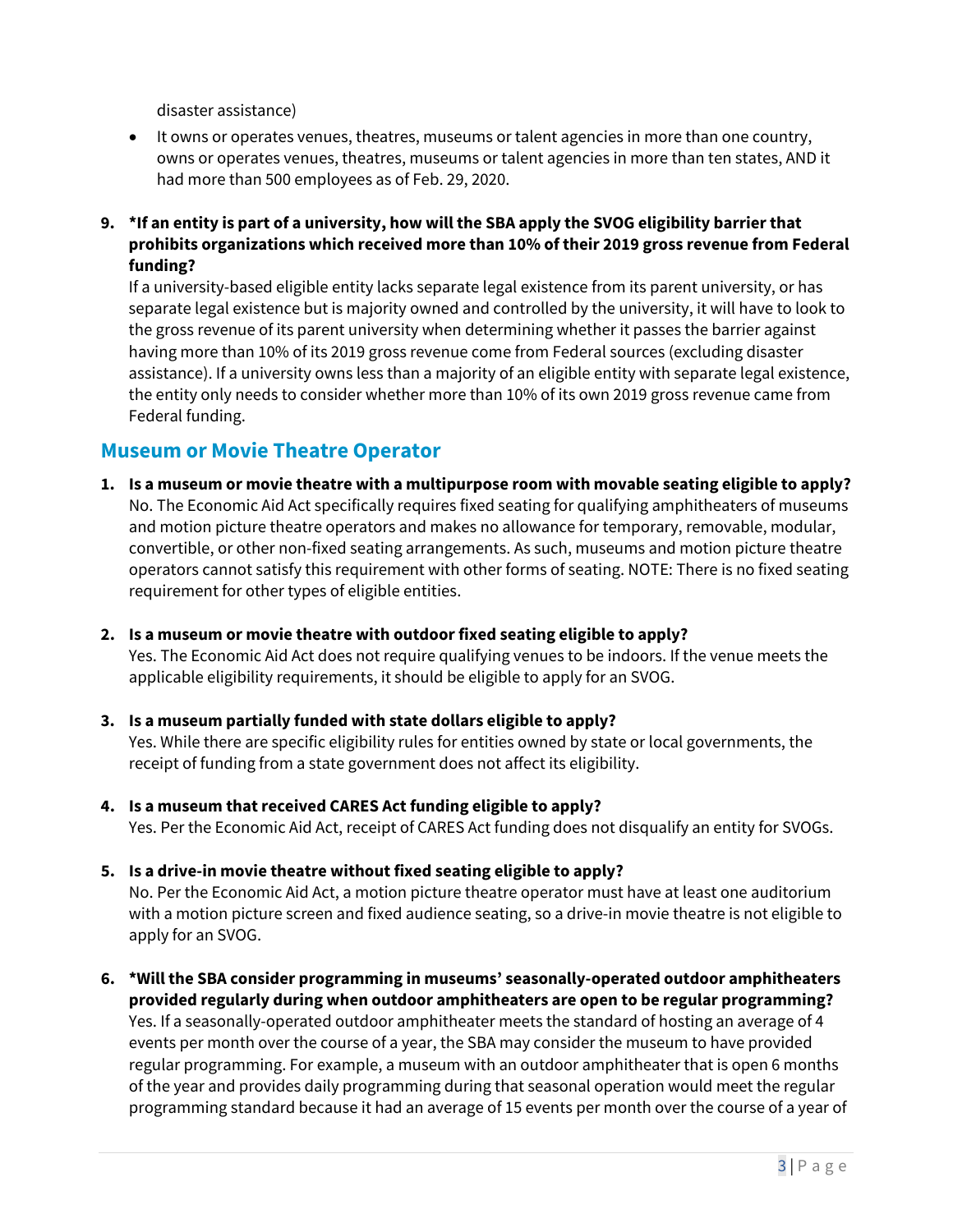operation (182 events per year divided by 12 months equals an average of 15 events per month).

**7. \*If a museum has more than one qualified auditorium, theater, or lecture hall, does regular programming need to occur in each, or is it sufficient to have regular programming across all the qualifying presentation spaces?** 

A museum may aggregate programming across all such spaces for purposes of meeting the regular programming requirement rather than looking at each qualifying presentation space individually if a museum has multiple qualifying presentation spaces (auditoriums, theaters, or performance or lecture halls).

**8. \*What happens if a motion picture theatre is owned by one entity, but operated (managed) by a separate entity? Are both entities eligible for an SVOG in such a case? If so, what will the earned revenues of the two companies be based upon?** 

Yes. Under the Economic Aid Act, owners **and** operators of motion picture theatres are considered eligible entities. In cases where both the owner and the operator of a qualifying motion picture theatre are awarded SVOGs, each will base its earned revenues upon its share of those payments received as a condition of its ownership or operation of the motion picture theatre (e.g., space rental, ticket sales, management fees, digital projection reimbursements, and other non-gratuitous payments or transfers) as allocated by contract, lease, or other formal legal agreement. In such cases, all earned revenues and claimed grant expenses must be tracked and accounted for separately to avoid any overlap or double-counting.

**9. \*Is a landlord who owns a shopping center that includes a movie theater eligible to apply for an SVOG given they 'own or operate' an eligible motion picture theatre?** 

No. Because a shopping center owner's principal business activity would most likely be owning or operating a shopping center rather than owning or operating a motion picture theatre, it is doubtful it would be eligible for an SVOG.

### <span id="page-3-0"></span>**Live Venue Operator or Promoter**

### **1. Is a wedding/event venue eligible to apply?**

It is not likely. Per the Economic Aid Act and specific eligibility criteria applying to Live Venue Operators, it appears wedding venue operators would likely fail to meet multiple requirements (for example: sale of tickets, promotion of events to the public, defined audience and performing space, lighting rig, sound mixing equipment, employment of sound engineers, stage managers box office managers, etc.).

### **2. Is a sports stadium or venue used for concerts and other live, non-sport performances eligible to apply?**

It is not likely. While sports are not a form of performing art, if the operator of a sports stadium or similar athletic arena can meet the statutory definition of an eligible entity under the Economic Aid Act, including the requirement that its principal business activity must be the organization, promotion, management, or hosting of live concerts, comedy shows, theatrical productions or other events by performing artists, it should be eligible to apply for an SVOG.

### **3. Is a restaurant that features live music eligible to apply?**

No, if the principal line of business is restaurant operation rather than live venue operation, the business would not be eligible to apply for an SVOG.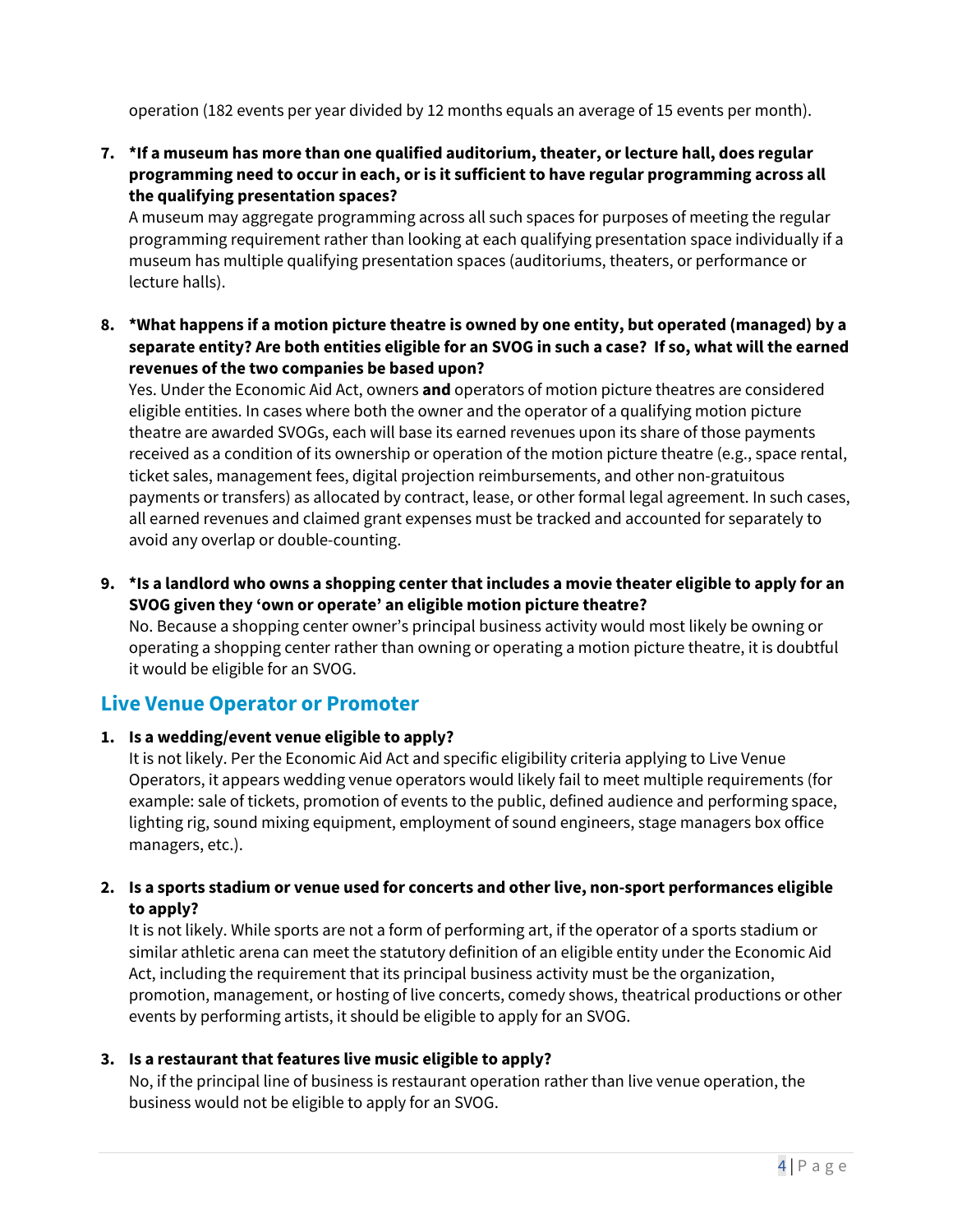### **4. Is a dinner theatre eligible to apply?**

It is possible. A dinner theatre could qualify if its principal business activity is the organization, promotion, management, or hosting of live concerts, comedy shows, theatrical productions or other events by performing artists, rather than restaurant operations, and meets all other applicable eligibility criteria.

**5. Is a performing arts center owned and operated by a government, state college (as a college department) eligible to apply?** 

Yes. State, county, and municipal government-owned entities, including colleges, may be eligible to apply for an SVOG.

- **6. Is a company that uses 1099 (independent contractor) workers/talent (vs. W2) eligible to apply?**  Yes. Per the Economic Aid Act, payments made to independent contractors as reported on an entity's Form-1099 are an allowable use of grant funds. As such, an entity that used independent contractors would be eligible to apply for an SVOG.
- **7. We hire a lot of independent contractors for events; as a subsidiary service provider for or at live venues and events, does this fit the talent placement eligibility?**

No, this does not fit the definition of a subsidiary, but rather defines a secondary service provider. The SBA does not believe a secondary service provider supplying support to qualifying venues meets any eligible entity definition.

**8. Is a theatrical production management business with revenue generated by the production management eligible to apply (under the talent representative definition)?** 

It is possible. A theatrical producer may be eligible to apply for an SVOG even if less than 70% of its revenue came from cover charges or ticket sales. Under the Economic Aid Act, it also may be eligible to apply if, as its principal business activity, it has production tickets available for public purchase an average of not less than 60 days before the performance date.

**9. Is a talent agency that books actors at live venues, but does not operate a live venue, eligible to apply?** 

It is possible. A talent agency may be eligible to apply if 70% of its operations is managing, booking or representing performers who appear primarily at live venues. If it is less than 70%, it is not eligible to apply for an SVOG.

### **10. \*Does a ticket broker or reseller qualify as a live venue operator or promoter?**

No. The Economic Aid Act's live venue operator or promoter definition requires an entity to have as its principal business activity either: (1) Organizing, promoting, producing, managing, or hosting events by performing artists for which admission fees are charged and performers are paid based on a percentage of sales, a guarantee, or other mutually beneficial formal arrangement; or (2) Publicly selling tickets on average 60 days in advance of performing arts events for which performers are paid based on a percentage of sales, a guarantee, or other mutually beneficial formal arrangement. While ticket brokers or resellers do deal in tickets to performing arts events and may do so 60 days in advance, performers are not paid from these transactions as the SBA reads the second prong of the live venue operator or promoter definition to require. Further, as one of their commonly used names implies and because they operate in the aftermarket, ticket brokers or resellers may be viewed not as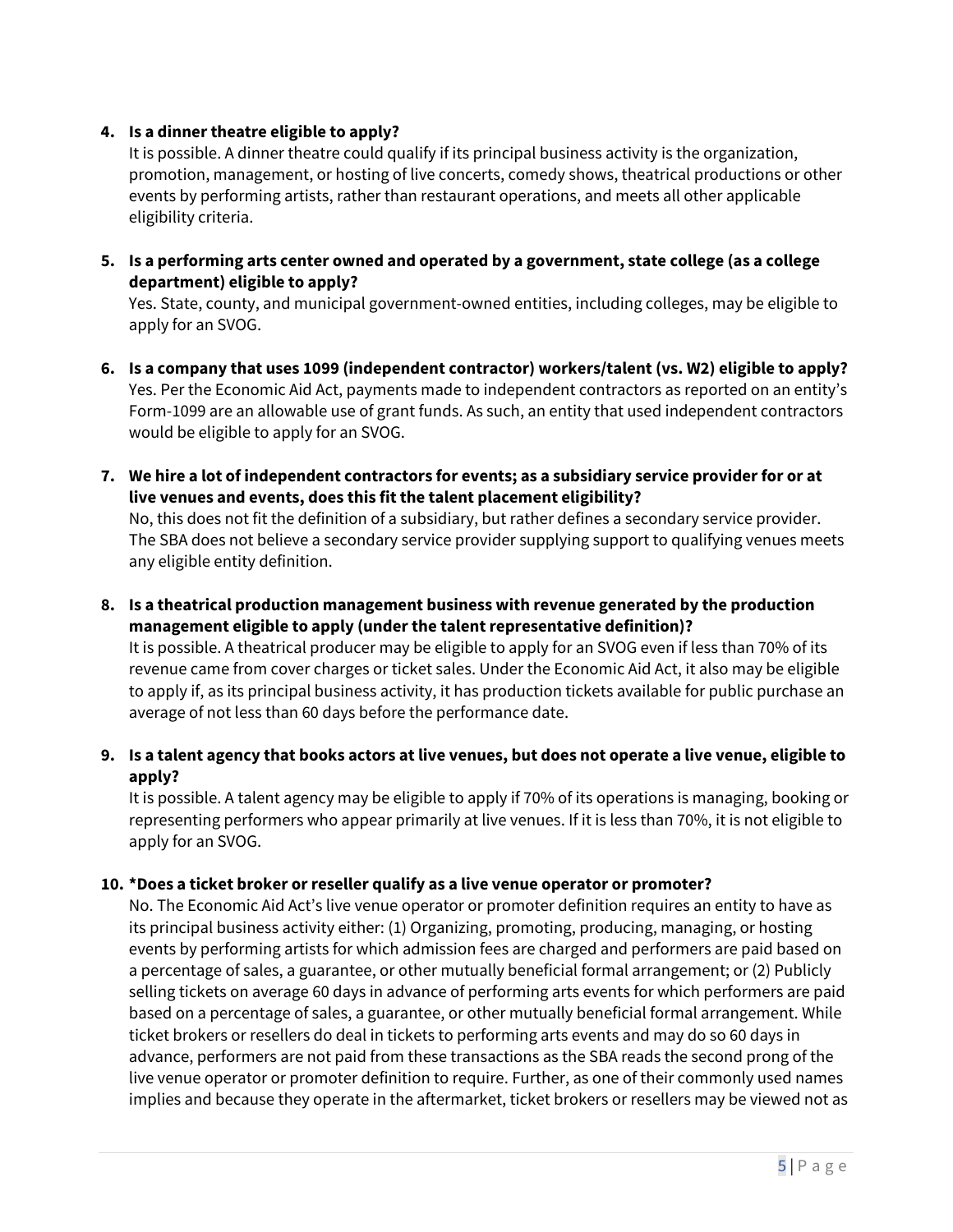being principally in the business of selling tickets, but instead as being principally in the business of reselling them. As such, ticket brokers or resellers do not meet the criteria found in the definition of live venue operator or promoter.

### **11. \*What criteria will the SBA apply when determining whether a particular form of live entertainment constitutes a performing arts event for an SVOG?**

The SBA believes performing arts as related to the SVOG program means events such as musical concerts, comedy shows, theatrical productions, dance performances, or other live renderings of similarly artistic works. This is based on review of the Economic Aid Act text, SBA's consultation with other Federal agencies with area expertise and examination of definitions of what constitutes the performing arts under Federal law.

### **12. \*Is an air show operator eligible to apply?**

No. The live venue operator or promoter definition under the Economic Aid Act requires an entity to either put on performing arts events at qualifying venues or sell advance tickets to performing arts events at qualifying venues. While an air show is a form of live entertainment, in SBA's opinion it does not constitute a performing art. As such, air show operators do not qualify as live venue operators or promoters.

### **13. \*If a venue's box office is staffed by volunteers is it eligible to apply?**

Yes. Among the criteria included in the live venue operator or promoter definition is a requirement that a qualifying venue must engage at least one individual to perform at least two of the following roles: sound engineer, booker, promoter, stage manager security personnel, and box office manager. The Economic Aid Act does not reference any hired box office staff other than a box office manager and does not absolutely require even that position. As such, the use of volunteers to staff a venue's box office would not preclude it from being eligible to apply for an SVOG.

### **14. \*Is a theatrical producer that stages performances in multiple venues eligible to apply?**

Yes. Provided the venues a theatrical producer uses meet the qualifications listed in the Economic Aid Act (e.g., defined performance and audience spaces, sound mixing equipment, a lighting rig, etc.) there is no limit upon the number of venues at which a producer may host events.

### **15. \*The Economic Aid Act specifies artists performing at qualifying venues must be paid fairly and not "play for free or solely for tips, except for fundraisers or similar charitable events." Would nonprofit organizations that host performances which include volunteer choruses and/or student performers be able to meet this requirement?**

Yes. Provided the events a nonprofit live performing arts organization stages are produced and managed primarily by paid employees, the use of volunteers in the production casts would not disqualify it.

## <span id="page-5-0"></span>**Definitions**

### **1. How is "principal business activity" being defined?**

The SBA is drawing from its years of experience in ascertaining a firm's primary industry under the SBA size regulations (13 C.F.R. § 121.107) to define "principal business activity." To determine a given firm's principal business activity, the SBA will consider the distribution of an entity's receipts, employees and costs of doing business among the different lines of business activity in which its business operations occurred for the most recently completed fiscal year. The SBA may also consider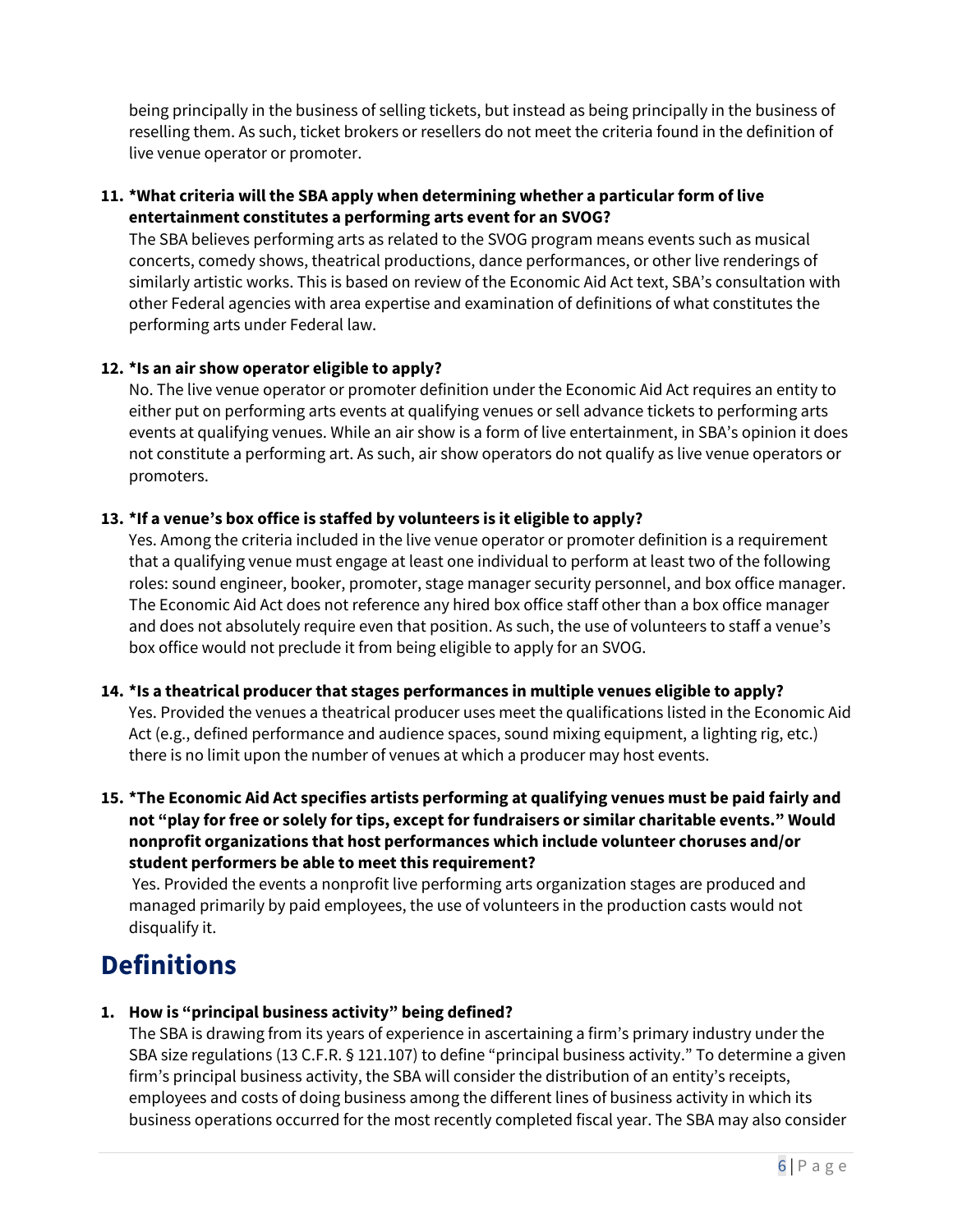other factors, such as the distribution of patents, contract awards, and assets, as appropriate.

### **2. How is "majority owned or controlled" being defined?**

Across its various programs, the SBA defines majority ownership and control to mean that at least 51% of the ownership interests in an entity (regardless of its legal structure) are held by a single individual or entity.

### **3. \*How is "fixed seating" being defined as a requirement for museums and movie theatre operators?**

Fixed seating is seating permanently fixed to the floor or ground or which is so heavy or cumbersome as to make removing it impractical, per the Economic Aid Act. Where fixed seating is required for a museum auditorium or movie theatre, a majority of the seating provided in that space must meet the definition of fixed seating.

### **4. How is "regular programming" being defined?**

While it may vary depending on the circumstances, generally the SBA is defining regular programming to mean programming provided on an ongoing and near-continuous basis of an average of at least four times a month over the course of a year in its qualifying theatre, lecture hall, or similar venue.

### **5. How are "cover charges" being defined?**

The SBA defines "cover charges" to encompass front door entrance fees, food or beverage minimums, or other similar charges required to gain admission to a venue, whether collected via ticket sales, addition to a tab, or direct payment.

# <span id="page-6-0"></span>**Application**

### **1. What can an entity do to get ready to apply?**

As the SBA works on building the application platform, it would be in your best interest to register for a DUNS number so you can then register in the System for Award Management (SAM.gov). Also, gather documents that demonstrate your number of employees and monthly revenues so you can calculate the average number of qualifying employees you had over the prior 12 months. Lastly, determine the extent of gross earned revenue loss you experienced between 2019 and 2020. This and additional information such as floor plans, contract copies and other evidence will be needed to apply for an SVOG.

### **2. Must applicants register in the System for Award Management (SAM.gov) or can they use other identifiers like ITINs or EINs to apply for an SVOG?**

SVOG applicants need to register with the federal government's SAM at www.SAM.gov to apply and cannot use an Individual Taxpayer Identification Number, Employer Identification Number, or other means of identification or registration. Interested parties are encouraged to obtain a Dun and Bradstreet (DUNS) number (a prerequisite for SAM registration) as soon as possible. With a DUNS number, interested parties then should immediately begin registering in SAM.gov, as the SAM registration may take up to two weeks once submitted.

### **3. \*When will SVOG applications open?**

The SBA is working expeditiously to open SVOG applications and encourages you to stay up to date by frequently visiting www.sba.gov/svogrant for information.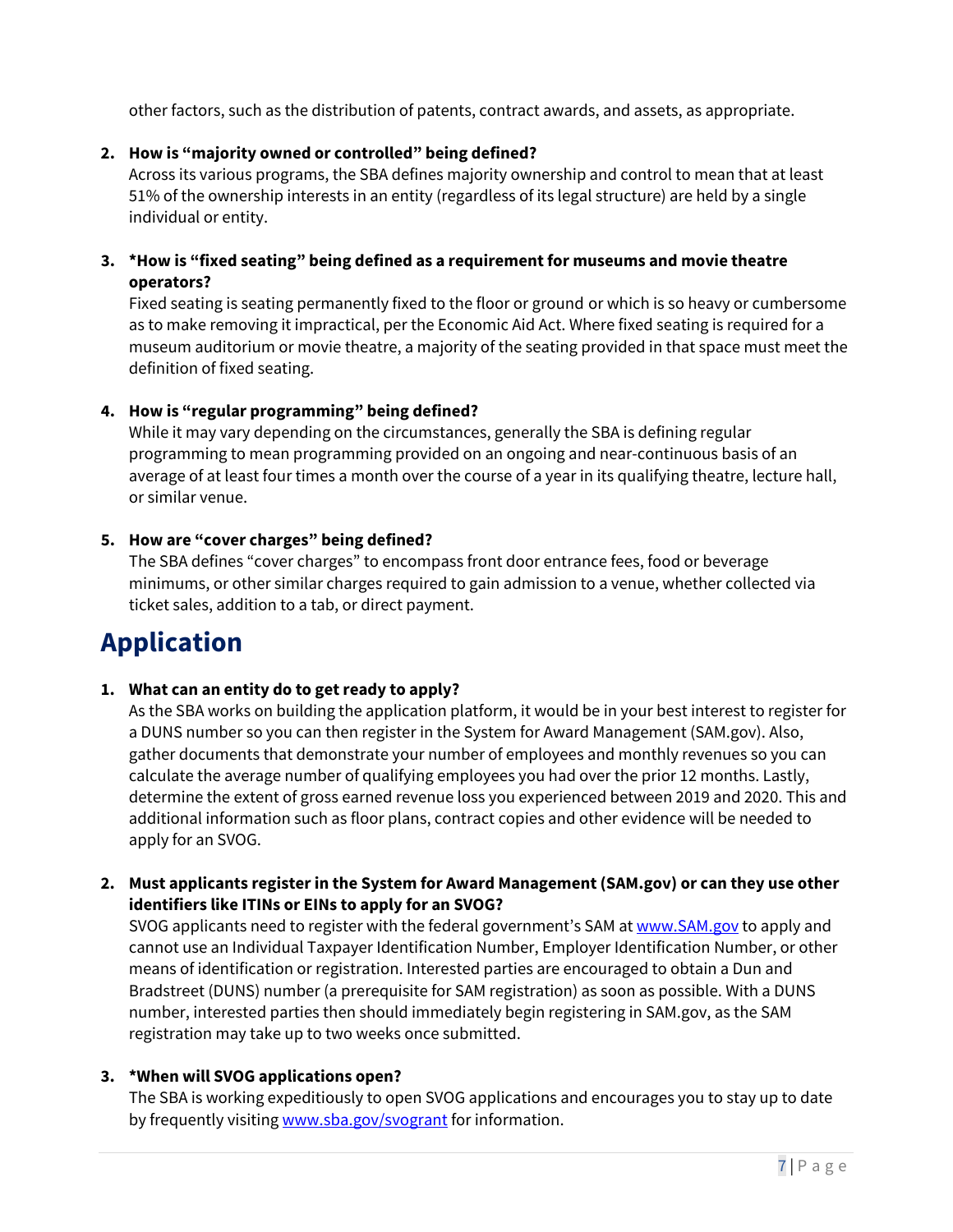**4. \*If an eligible entity is a hybrid nonprofit/governmental entity, should it apply under the nonprofit's name and submit documentation demonstrating the public/private partnership aspect of its structure?**

Yes. The SBA agrees that would appear to be the best approach to take under such circumstances.

**5. \*If all SVOG program funds are expended during the initial phase and no funding remains available for supplemental phases, will the SBA allow firms that would otherwise have received supplemental awards to take advantage of the extension of time to expend their initial grant funds they would have gotten as a condition of their supplemental award?**

No. Under the express language of the Economic Aid Act, only those eligible entities that 'receive' supplemental awards are afforded an additional six months to expend their grant funds, including those from their initial award. The statute does not provide this extension to entities eligible for supplemental awards, but only to those that receive such awards. If the SBA is unable to make supplemental awards to eligible entities, the Agency would have no legal authority to allow those entities an additional six months to expend their existing grant funding. However, the SBA is currently examining the possibility of issuing zero dollar 'placeholder' supplemental awards that could subsequently be modified should additional funding become available. Under such an approach, an eligible entity that receives a zero-dollar placeholder grant would be entitled to the six-month extension afforded to recipients of supplemental phase awards.

**6. \*How will capital funds, restricted grants, or investment income affect an entity's SVOG application?** 

Currently, the SBA is only planning to take such financial resources into consideration for purposes of determining whether an applicant meets the requirement that no more than 10% of its 2019 gross revenue came from the Federal government, excluding disaster assistance.

**7. \*What will be the timeline of distribution for the funds the SBA reserves for the small employer set-aside? Will the SBA fund small employer awards only during the non-priority period of the Initial Award Phase?**

To ensure the SBA can carry out Congress' intent that at least \$2 billion worth of SVOGs go to small employers, the SBA will draw upon the small employer set-aside funds throughout all stages of the Initial Award Phase. For example, where an eligible entity qualifies for the First Priority Period also qualifies as a small employer, the SBA will fund that grant using monies drawn from the small employer set-aside. To better facilitate the SVOG funding to small employers throughout all stages of the Initial Award Phase, the SBA is considering using its authority under the Economic Aid Act to setaside more than the \$2 billion minimum that must be reserved for such purposes.

**8. \*If ownership of an eligible entity was transferred prior to Feb. 29, 2020, could the new owners apply for an SVOG and use the revenues reported by the former owner? What about ownership transfers that occurred AFTER Feb. 29, 2020 if the entity had been operational on Feb. 29, 2020?**  Yes. Except where the new owner has any of the disqualifying characteristics specifically enumerated in the Economic Aid Act (either being itself or being majority owned and controlled by a firm listed on the stock market, that had more than 10% of its 2019 gross revenue come from Federal funding, that owns or operates eligible entities in more than 1 country and more than 10 states and that employs more than 500 people, or which presents sexually prurient live performances or derives more than de minimis gross revenue from the sale of sexually prurient material), the SBA will consider the new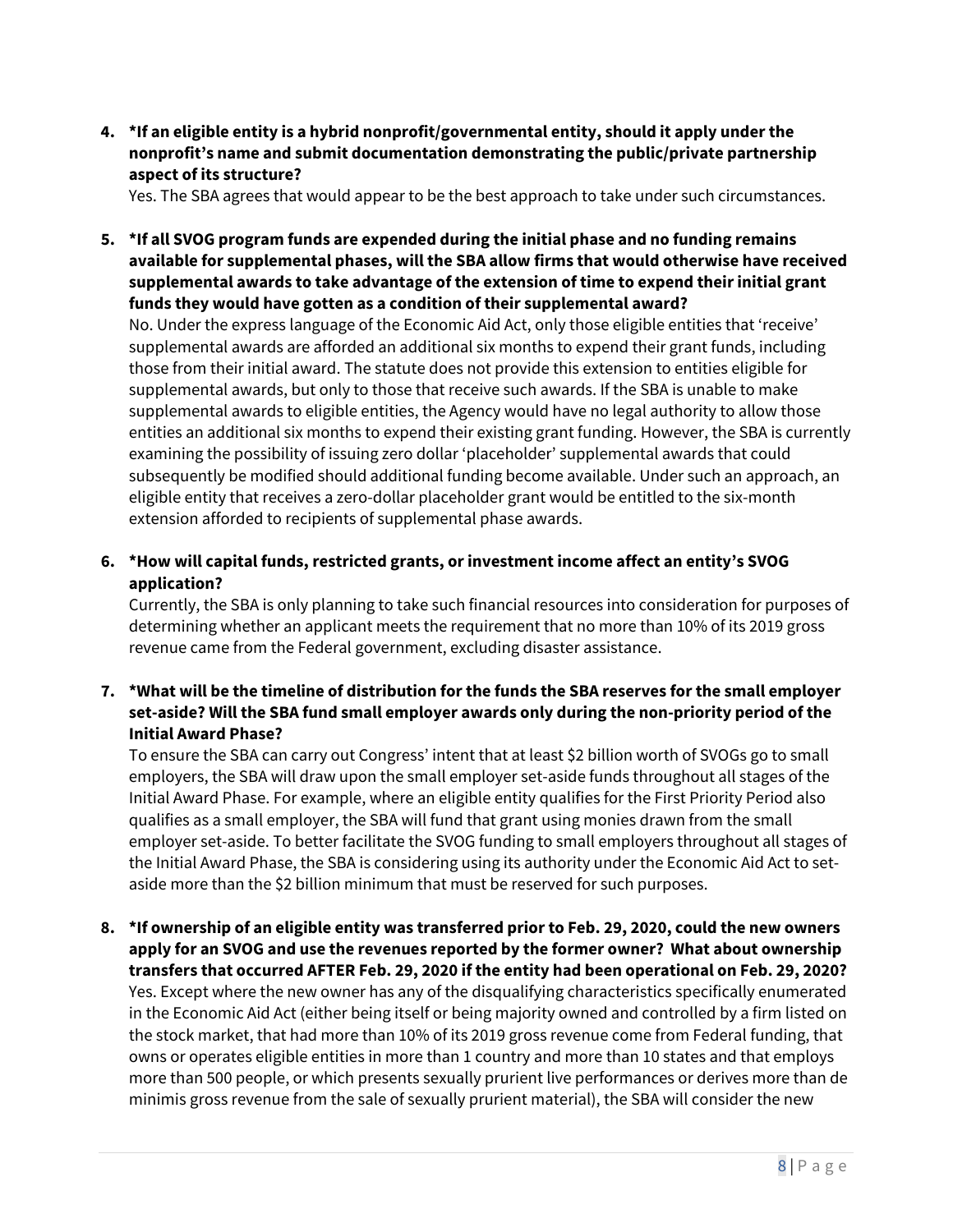owner of an eligible entity to have stepped into the shoes of the prior owner for purposes of qualifying for the SVOG program. In the event of such a transfer, SBA will permit the new owner to use the prior owner's revenues as its own if the transferred entity was operational on Feb. 29, 2020, regardless of the date of the sale.

# <span id="page-8-0"></span>**Use of Funds**

- **1. Can SVOG funds be used to refund customers still holding tickets for cancelled performances?**  Yes, it appears this type of cost would qualify under the Economic Aid Act as a necessary and ordinary business expense. As such, it should be an allowable use of grant funds to make refund payments to patrons for cancelled shows.
- **2. Can SVOG funds be used to reimburse an owner who loaned the business money to keep employees paid and operating expenses paid?**

Yes, if the loan was incurred before Feb. 15, 2020 and made on commercially reasonable terms and formally documented as a standard, ordinary debt instrument then payments made under that loan would seem to be an allowable expense of grant funds.

**3. \*How is owner compensation treated under the program?** 

Owner compensation, including distributions and dividends, will be treated as an ordinary business expense by the SBA and thus payable using SVOG funds to the extent that the total amounts involved do not exceed what an owner received in compensation in 2019.

**4. \*Can grantees use SVOG funds to reimburse themselves for allowable expenses they already paid going back as far as March 1, 2020?** 

Yes. The SBA believes this would be permissible under the Economic Aid Act.

**5. \*Is debt refinanced or consolidated under a new lender, but existed prior to Feb. 15, 2020 considered an eligible expense? What about a line of credit or revolving loan that existed prior to Feb. 15, 2020, but was drawn down after that date?** 

Yes. Payments toward debts recorded prior to Feb. 15, 2020 represent an allowable expense even if the debt was refinanced or consolidated with other debts that existed prior to that cutoff date. Any otherwise allowable debt consolidated with a debt that was not recorded prior to Feb. 15, 2020 would cease to be an allowable expense. Additionally, payments on lines of credit or revolving loan funds recorded prior to Feb. 15, 2020 but not drawn down until after that date would also be an allowable expense, provided the amounts of these lines of credit or revolving loan funds were not increased after Feb. 15, 2020.

**6. \*Do 'state and local taxes' identified as allowable expenses include real estate taxes and personal property taxes on buildings and equipment?** 

Yes. Where real estate taxes and personal property taxes are levied on buildings and equipment directly related to eligible SVOG program operations they may be paid using grant funds. Taxes on property and equipment owned by an eligible entity not directly related to its SVOG program operations are not an allowable expense.

**7. \*Do interest-bearing bank accounts fall into the category of investing funds?**  No. Use of an interest-bearing bank account to hold SVOG funds would not constitute an impermissible investment.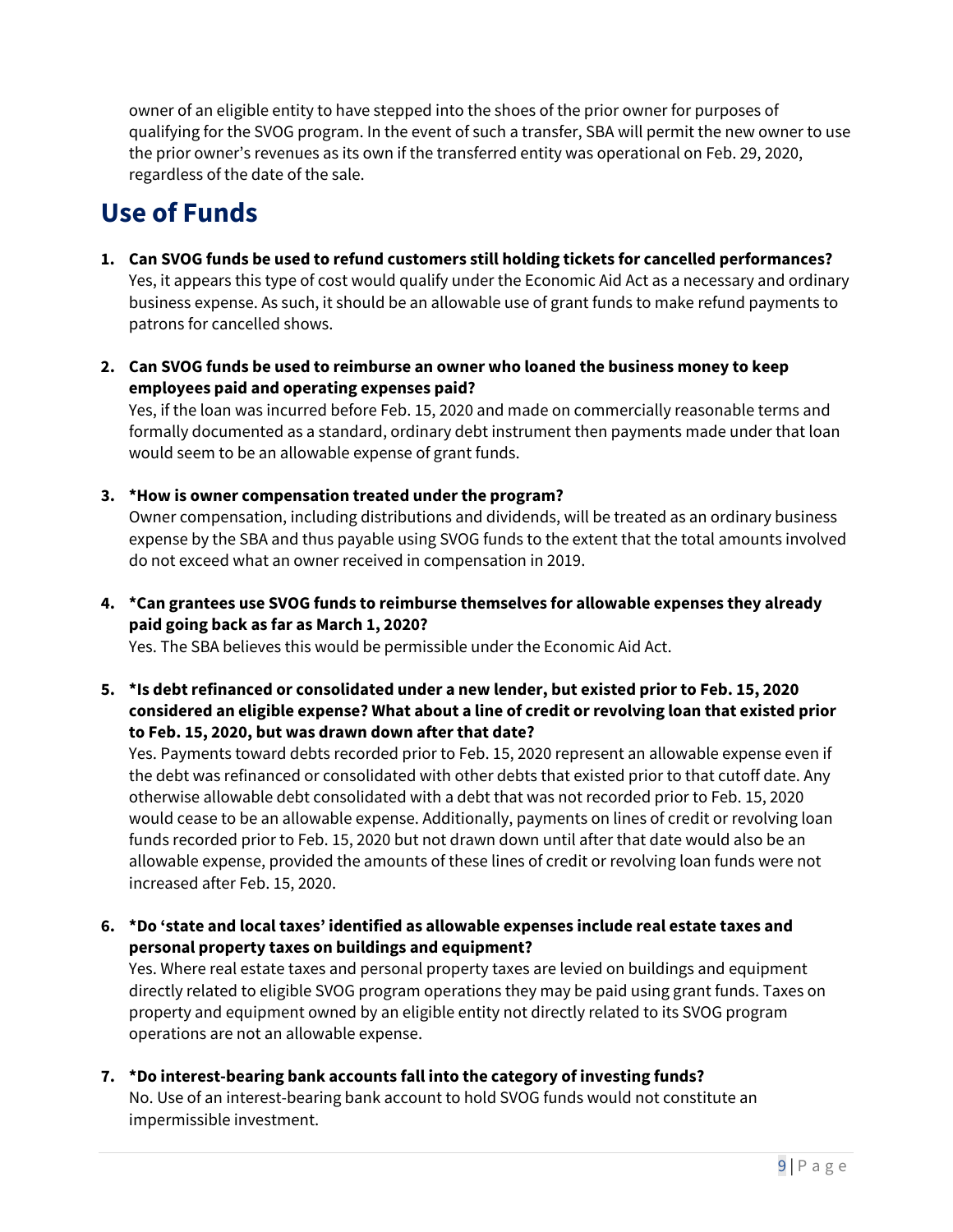**8. \*Can a grantee include the uncredited portion of an individual's salary for whom it has received an employee retention tax credit (ERTC) as an allowable expense under an SVOG?** 

Yes. Where an eligible entity receives an ERTC for one of its employees and that credit does not fully cover the employee's salary, SVOG funds may be used to pay the uncredited portion of the employee's salary. SVOG funds cannot be used to pay any portion of an employee's salary covered by an ERTC.

## <span id="page-9-0"></span>**Business Size/Employees**

### **1. \*How should an entity determine its employee count?**

For employee count, the SBA is drawing on the Economic Aid Act's specific provisions re: the calculation of employees and decades of agency experience in counting employees under the SBA size regulations (13 C.F.R. § 121.106). Employees that work at least 30 hours per week are considered full-time. Employees that work between 10-29 hours per week are considered one-half of a full-time employee. Employees that work less than 10 hours per week are not considered an employee. Once the qualifying employees are determined, an entity must then calculate the average number of employees it had over the prior year by adding up the number of qualifying employees in each individual pay period and dividing that amount by the number of pay periods over the 12-month period from Mar. 1, 2019 to Feb. 29, 2020.

For example, assume a firm paid its employees monthly and had the following number of qualifying employees each pay period:

Mar 2019 – 9.5 full-time employees Apr 2019 – 8 full-time employees May 2019 – 9.5 full-time employees Jun 2019 – 8.5 full-time employees Jul 2019 – 10 full-time employees Aug 2019 – 10 full-time employees Sep 2019 – 7 full-time employees Oct 2019 – 8.5 full-time employees Nov 2019 – 7 full-time employees Dec 2019 – 6 full-time employees Jan 2020 – 7.5 full-time employees Feb 2020 – 6 full-time employees

The sum of the firm's full-time employees is 97.5. The firm would then divide 97.5 by 12 (the number of pay periods) to determine its average number of full-time employees was eight.

### **2. Which priority or phase is number of employees considered?**

There is no priority based on number of employees in the application process. Per the Economic Aid Act, the \$2 billion small employer set-aside for those with 50 employees or less is a separate aspect of the awarding process from the priority periods.

**3. Are institutions of more than 500 employees eligible to apply for an SVOG if they meet other eligibility criteria?**

Yes, if they do not operate in either more than 10 states or another country.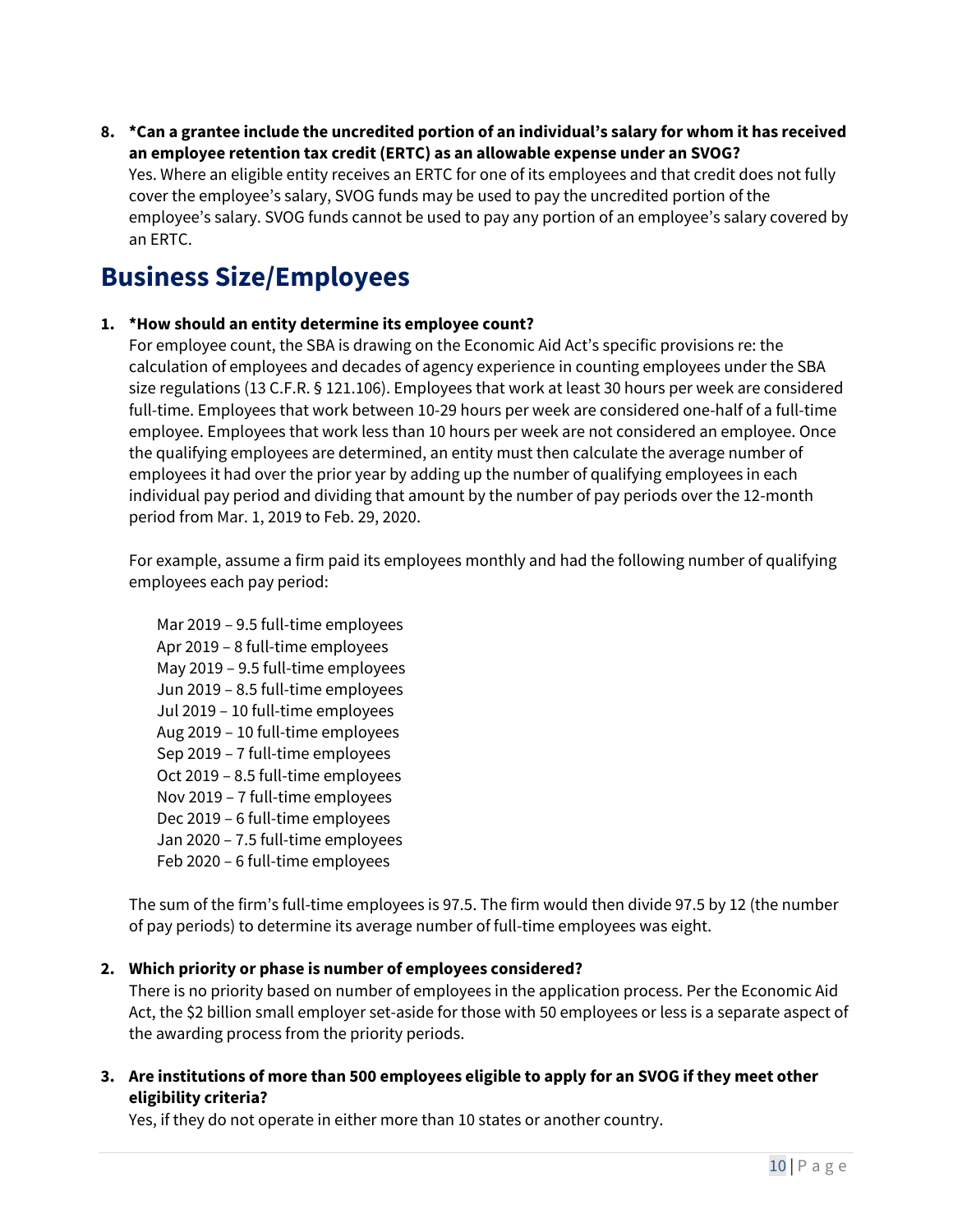### <span id="page-10-0"></span>**Revenue**

### **1. How are "earned revenue" and "gross earned revenue" being defined by the SBA?**

As required by the Economic Aid Act, the SBA is defining earned revenue and gross earned revenue (the two terms in the law) in accordance with common principals of the accrual method of accounting. Using this, only monies organizations receive from the sale of goods or services are counted as earned revenue. This commonly accepted definition of earned revenue does not include other sources of funds that an organization may receive, such as donations, sponsorships, governmental assistance, or returns on investments. Gross earned revenue is the total of earned revenue from various sales of goods or services, such as admission tickets, merchandise, food and beverages, advertising sales and contracted presentation income.

### **2. \*How is "gross revenue" being defined by the SBA?**

In applying those provisions of the Economic Aid Act that refer to the gross revenues of SVOG applicants rather than to earned revenues or gross earned revenues, the SBA will construe the term as being functionally equivalent to 'receipts,' which the SBA has defined under 13 C.F.R. § 120.104 as meaning "all revenue in whatever form received or accrued from whatever source." This will include contributions, donations, and grants from any and all sources.

### **3. Are donations / contributions included in gross earned revenue?**

Only earned revenue should be included in calculations of gross earned revenue. Unearned revenue, including donations and other gratuitous contributions, such as foundation grants, corporate sponsorships and individual gifts, should not be included.

### **4. Are fundraising event receipts considered gross earned revenue?**

In dealing with fundraising events, the SBA will follow the same general principles applied to tax deductions for donations to charities. This means that the portion of the amount an individual pays in connection with a fundraising event which represents the estimated value of the good or service they receive in exchange must be included in gross earned revenue. However, that portion of the amount such an individual pays that exceeds the estimated value of the good or service they receive will be considered a donation and is not included in gross earned revenue.

For example, if a ticket to a fundraising dinner costs \$100 per person and the estimated value of the dinner provided is \$50, then \$50 of the funds generated from the fundraising ticket would be considered gross earned revenue and the other \$50 would be considered a donation and would be excluded from gross earned revenue.

### **5. Does a non-profit count contributions and grants revenue?**

No. Both contributions and grants revenue would be excluded from an organization's earned revenue. However, the SBA will take into account an organization's Federal grants revenue to determine whether it meets the eligibility limit of having no more than 10% of its gross revenue from Federal sources, not including disaster assistance.

### **6. Does a non-profit count membership revenue?**

Yes and no; like fundraising, the portion of membership cost that represents the estimated value of the goods or services provided as a condition of membership should be included in gross earned revenue. The portion of a membership cost that exceeds the estimated value of the goods or services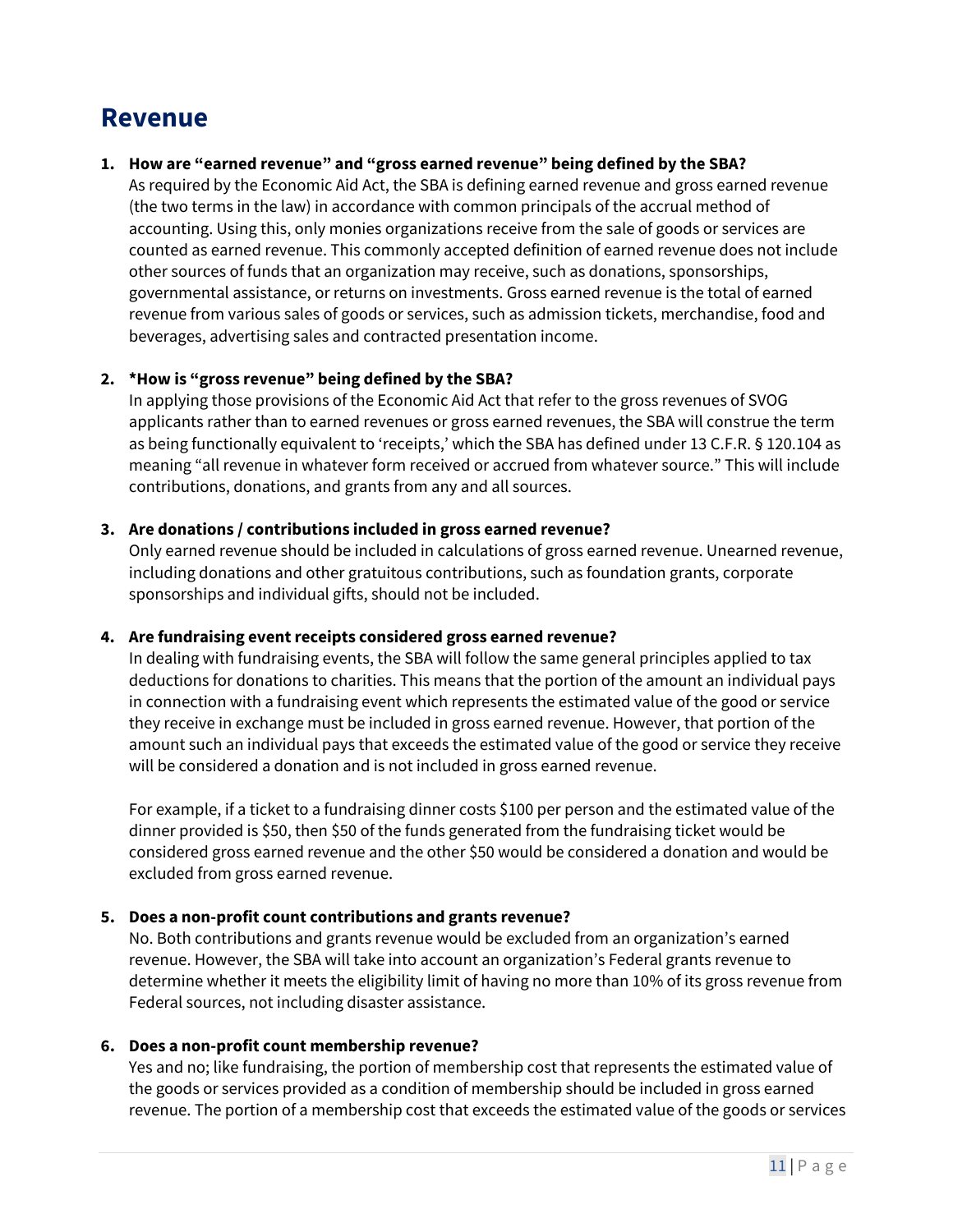provided as a condition of membership is considered a contribution and excluded from gross earned revenue.

- **7. If a business provides talent representation and financial services for athletes and entertainers, would it use total revenue or just the portion of sales from talent representation services?** The business would use gross earned revenue from all sources. It would also need to satisfy the requirement that the principal line of business is talent representation versus financial services.
- **8. What is included in the 10% maximum for federal grants/funding?**

The 10% maximum for federal grants/funding covers everything regardless of the use of the grant/funding except disaster assistance.

**9. Is rental income from tenants and income from renting the venue for private events counted as earned revenue?**

Yes, rental income from longer-term tenants and from short-term rentals for event hosting should be included in earned revenue because they derive from standard commercial transactions for the paid use of facilities.

**10. \*If an eligible entity has multiple lines of business activity, including a line(s) not covered by the SVOG program, should it include earned revenue derived from those business lines?** 

Yes. If an applicant's primary business activity places them within one of the categories of an eligible entity under the Economic Aid Act, then they should use their gross earned revenue across all their business activities and not exclude any non-SVOG revenue streams.

**11. \*Is school tuition (e.g., charged by a dance school that operates a live venue) considered earned revenue?** 

Yes. Tuition payments will be treated as earned revenue.

**12. \*Will the SBA treat funds raised via capital campaigns differently than other types of fundraising proceeds?**

Yes. Given the unique nature and objective of capital campaigns conducted by nonprofits, the SBA will exclude all funds raised via capital campaigns from calculations of earned revenue.

## <span id="page-11-0"></span>**Subsidiaries & Affiliates**

### **1. \*For entities with subsidiaries, does each entity need to meet the eligibility criteria independently?**

No. For entities with multiple subsidiaries, the parent entity must meet the eligibility criteria, but each subsidiary does not need to meet the criteria independently. However, if a subsidiary wants to apply for its own SVOG in its own name, it must meet the eligibility requirements. Each entity is looked at independently if it's a separate legal entity under a parent organization and each location would need to meet its individual requirements to be eligible to apply. Per the Economic Aid Act, subsidiary entities that qualify for an SVOG will not be treated as affiliates of their parent entity or one another.

**2. How are shared expenses across affiliated organizations treated?** 

Assuming an entity with subsidiaries (parent) shares costs with its subsidiaries, the parent's shared costs (or allocated costs to subsidiaries) remain as such, and the parent should keep records to show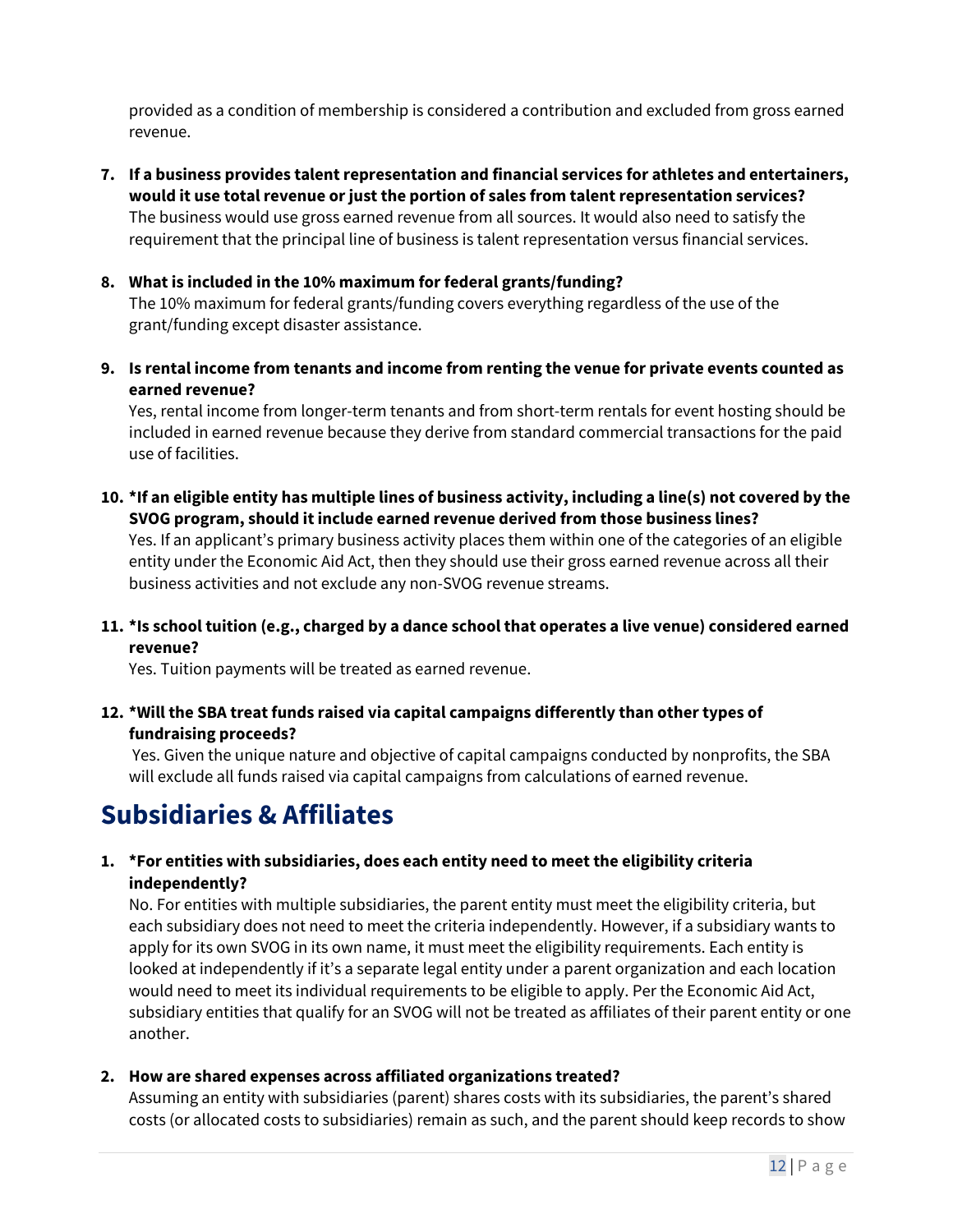that all expenses claimed under the grant served grant purposes. If a subsidiary is eligible to apply for and applies for its own grant, only the portion of the shared cost that the subsidiary pays can be paid for by the SVOG should it be received.

**3. Are there limits on the number of affiliates that can receive an SVOG or the total between them?** Yes, a maximum of five business entities related via affiliation (for example, one parent firm and four subsidiaries) can receive an SVOG. In addition, an eligible museum, and all other museums it operates as subsidiaries may receive no more than \$10 million combined under the program.

### **4. \*If a parent company is ineligible for an SVOG, can one of its subsidiaries still be eligible?**

In general, yes. The Economic Aid Act specifically allows up to five firms with a subsidiary/parent relationship to apply for an SVOG providing they can meet the eligibility requirements in their own right, and the fact that one of them is ineligible generally should not preclude the others eligibility. However, a subsidiary would not be eligible where it is majority owned and controlled by a parent entity that is either listed on the stock market or owns or operates eligible entities in more than 1 country and more than 10 states and has more than 500 employees. In either of those cases, the Economic Aid Act mandates that a subsidiary entity is ineligible for an SVOG even if it meets all the other requirements.

### **5. \*May a parent company include its subsidiaries in an SVOG application, or do separate applications need to be submitted for a parent and each subsidiary?**

Yes. While subsidiaries can apply for SVOGs on their own, they are not required to do so. A parent company can submit an application that includes some or all its subsidiaries if it wishes to.

### **6. \*What does it mean for two or more entities to be affiliated?**

Affiliation occurs where one firm has the power to control another firm, or a single person or entity has the power to control both. Affiliation typically arises due to common ownership, management, or through contractual or other legal arrangements. The SBA uses the principle of affiliation to help it determine if an entity is eligible for some government program or benefit reserved for small businesses. Where firms are found to be affiliated with one another, the SBA will combine their revenues and number of employees and compare those aggregated amounts to the relevant size limit for the program or benefit one of the firms is seeking. In this way, the SBA ensures that a firm which appears to be small but is actually controlled by a large corporation does not take a benefit meant only for small firms. The rules regarding affiliation in the context of SBA's financial assistance programs may be found at 13 C.F.R. §121.301(f).

### **7. \*How will the SBA apply the principle of affiliation to the SVOG program?**

In administering the SVOG program, the SBA will take into account the principle of affiliation in the following contexts: (1) In applying those provisions of the Economic Aid Act that specifically reference affiliation; and (2) In determining whether an applicant qualifies for the small employer set-aside. Given the SVOG program's statutory design and the fact that it is not strictly a small business program, the SBA will not consider affiliation in any other context, including general eligibility. The Economic Aid Act mentions affiliation in two ways. First, it says affiliated firms (including subsidiaries) may apply for SVOGs on their own if they meet all the eligibility requirements. Second, it says that no more than five affiliated firms may receive SVOGs. In applying these two provisions, the SBA will rely upon the general principles of 13 C.F.R. § 121.301(f) to determine when firms are affiliated. Regarding the small employer set-aside, it requires the SBA to reserve no less than \$2 billion in SVOG program